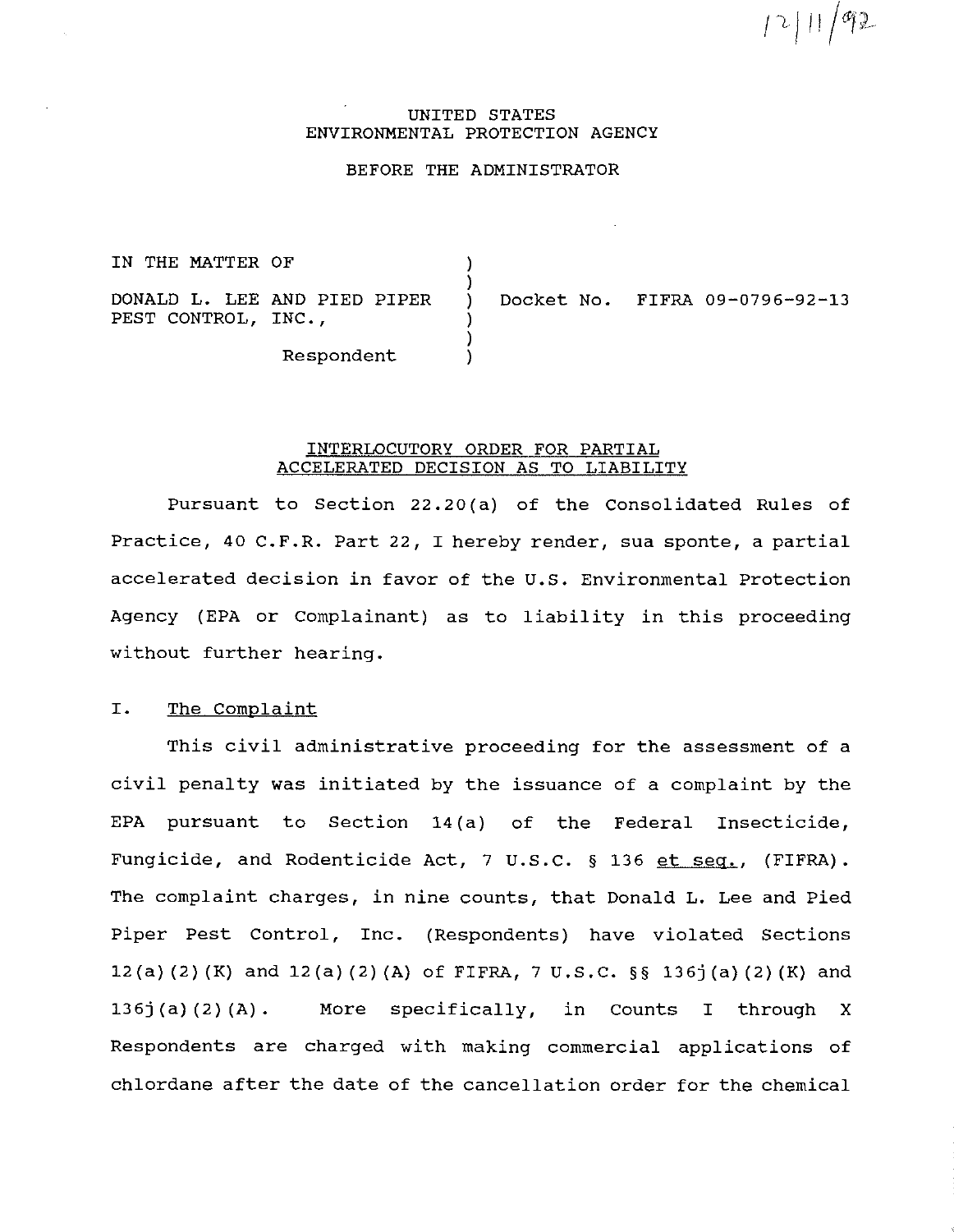in violation of Section 12 (a) (2) (K) of FIFRA. In Count XI, Respondents are charged with violating the Section 12(a)(2) (A) of FIFRA by partially tearing the label on a fifty-five gallon drum of chlordane and replacing it with a different partial label pasted over the drum's original label.

The complaint proposed the assessment of a civil penalty of \$55,000.00 that was calculated in accordance with Section 14(a) of FIFRA [7 u.s.c. § 136l(a)] and the Guidelines for the Assessment of Civil Penalties, 39 Fed. Req. 27711 (July 31, 1974). The cover letter which transmitted the complaint referred to the Enforcement Response Policy for the Federal Insecticide, Fungicide, and Rodenticide Act of July 2, 1990, in describing the calculation of the penalty. The complaint has since been amended (amended complaint) so that "the Enforcement Response Policy for the Federal Insecticide Fungicide and Rodenticide Act dated July 2, 1990" has been substituted for "the Guidelines for the Assessment of Civil Penalties (39 F.R. 27711)" in the complaint. (See Order of September 29, 1992.)

# II. The Answer

On December 18, 1991, counsel for Respondents filed an answer denying the alleged violations. With respect to the proposed penalty, the answer stated that "PIED PIPER PEST CONTROL, INC., a Nevada corporation was prior to the closing of its business a category III business whose gross annual sales never exceeded THREE HUNDRED THOUSAND (\$300,000.00) DOLLARS." Further, the answer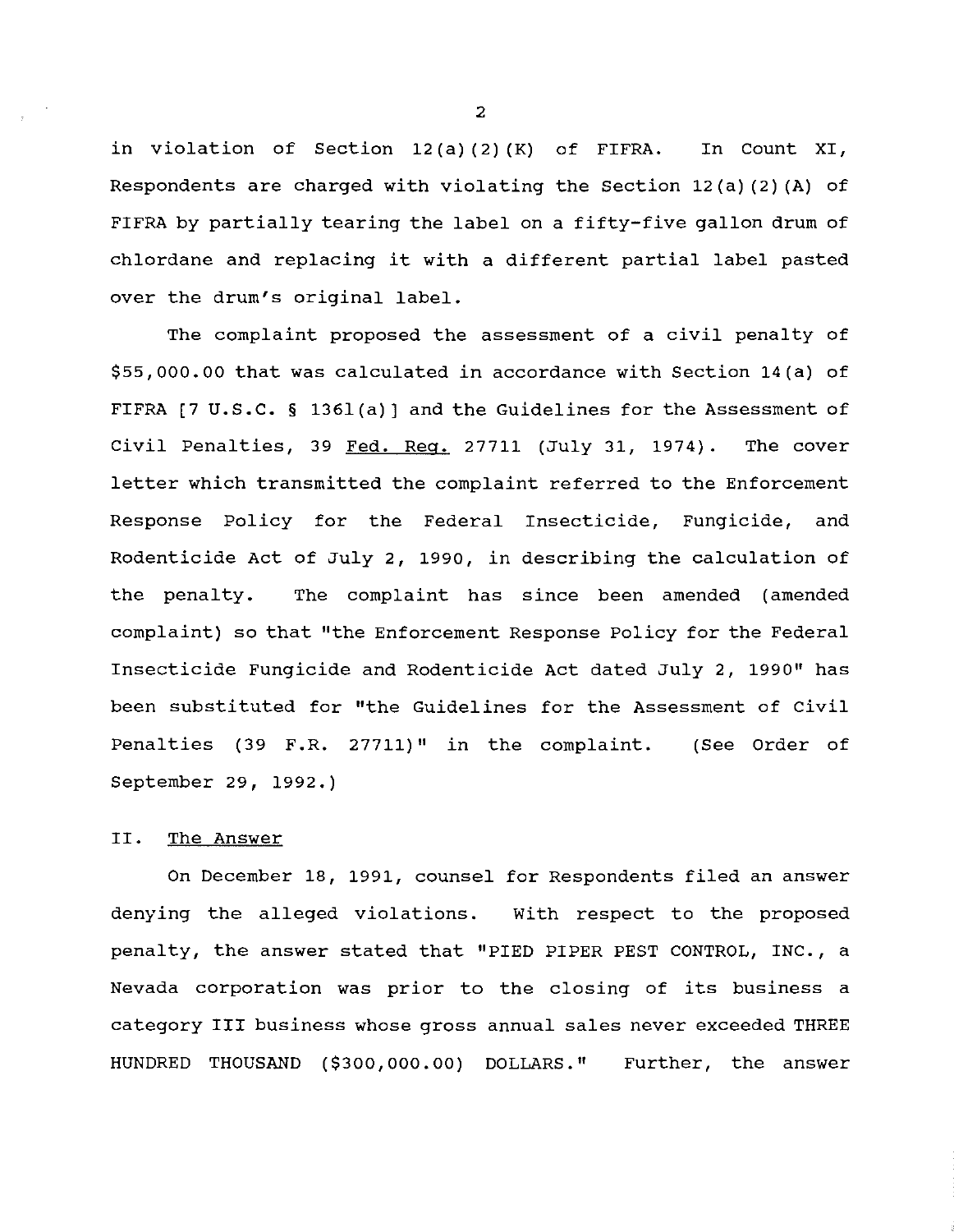stated that Pied Piper Pest Control, Inc., is no longer in business.

Subsequently, on November 16, 1992, Respondents filed an amended answer to the complaint and a request for a sua sponte determination of liability. In the amended answer Respondents admitted the alleged violations and requested that I "make a sua sponte determination that the Respondents are liable pursuant to the allegations of the Complaint  $\ldots$ ."

#### III. Findings and Conclusions

Based upon the amended complaint and the amended answer, I conclude that an interlocutory order for partial accelerated decision as to liability should be issued, sua sponte, in favor of the Complainant. I therefore make the following findings of fact and/or conclusions of law as alleged in the amended complaint:

1. This is a civil administrative action instituted pursuant to Section 14(a) of FIFRA [7 U.S.C. § 136 et seq]. The Complainant is the EPA Region 9. The Respondents are Donald L. Lee and Pied Piper Pest Control, Inc.

2. Each of the respondents is a "person" as that term is defined in Section 2(s) of FIFRA  $[7 \text{ U.S.C. } § 136(s)]$ .

3. Through a series of inspections, EPA credentialed inspectors from the Nevada Department of Agriculture found that between February 1989 and July 1989, Respondent Lee acting on behalf of the Respondents performed termite pretreatment applications using chlordane products at 10 different home construction sites in the Reno, Nevada, area. Chlordane products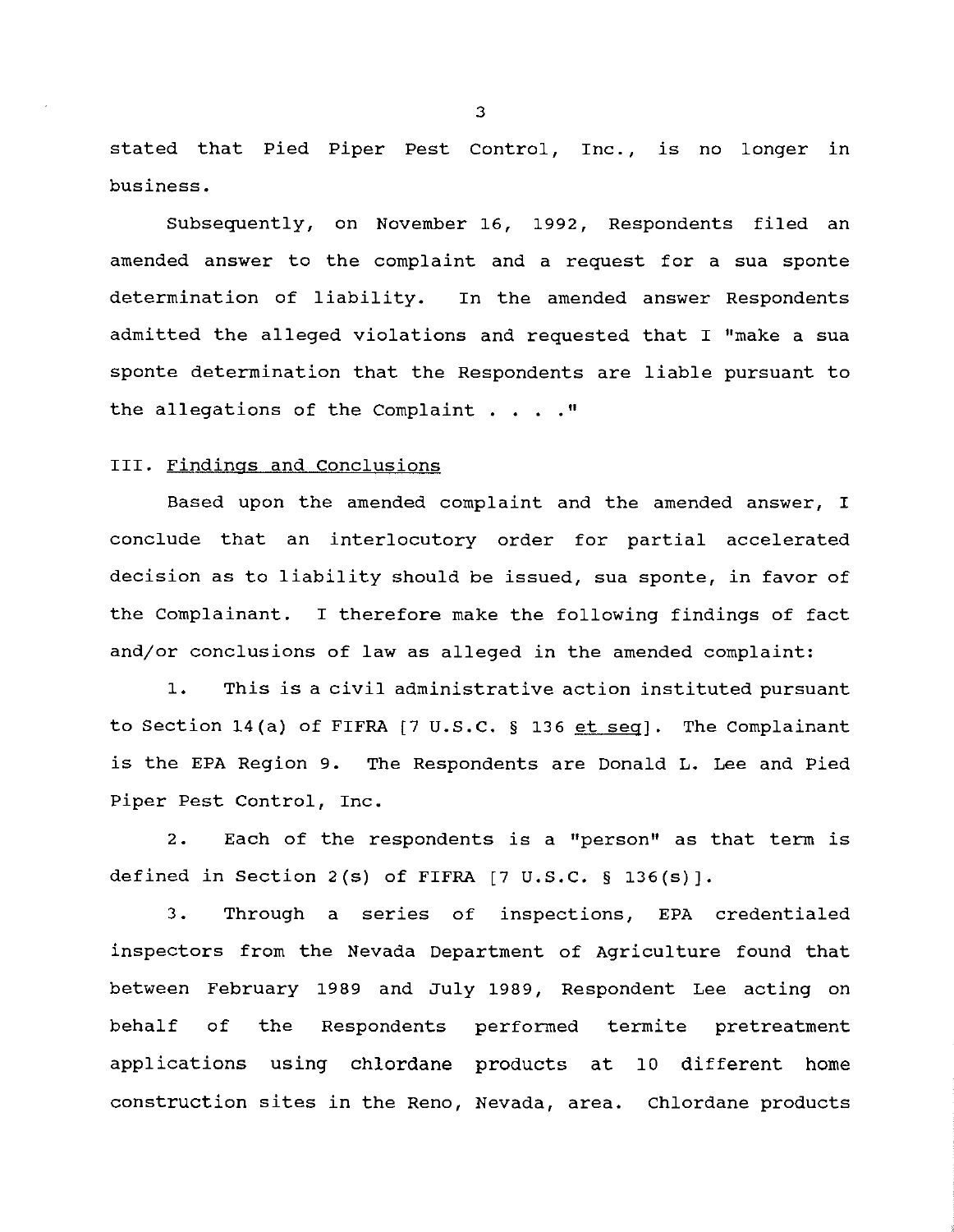used were: 1) 'Termide' with previous EPA Registration number: 876- 233; and 2) 'Velsicol's Belt 72EC' with previous EPA Registration number; 876-102 (both products are hereinafter referred to as "Chlordane").

4. In performing the treatments, Respondent Lee acting on behalf of the Respondents applied chlordane after the chemical's cancelation order date. On February 23, 1988, in the case of the National Coalition Against the Misuse of Pesticides v. EPA, the united Stated District Court for the District of Columbia ordered EPA to cancel all sales and commercial uses of chlordane on or after April 15, 1988.

5. Pursuant to the Court's ruling, EPA published a notice in the 53 Fed. Reg. 68, Friday, April 8, 1988, indicating that "the registrations for the products listed in the Register are canceled, and that pursuant to Section 6(a) (1) of FIFRA, 7 U.S.C. 136d(a) (1), it shall be unlawful for any person to distribute, sell, offer for sale, hold for sale, deliver for shipment, or receive (and having so received) delivered or offer to deliver to any person, or to make commercial use or commercial application of such products, after April 14, 1988."

6. Section 12(a) (2) {K) of FIFRA makes it unlawful for any person to violate any cancelation order issued under FIFRA.

7. Any registrant, commercial applicator, wholesaler, dealer, retailer or other distributor who violates any provision of FIFRA [7 U.S.C. § 136 et seq.] may be assessed a civil penalty by the Administrator of the EPA of up to \$5,000 for each offense,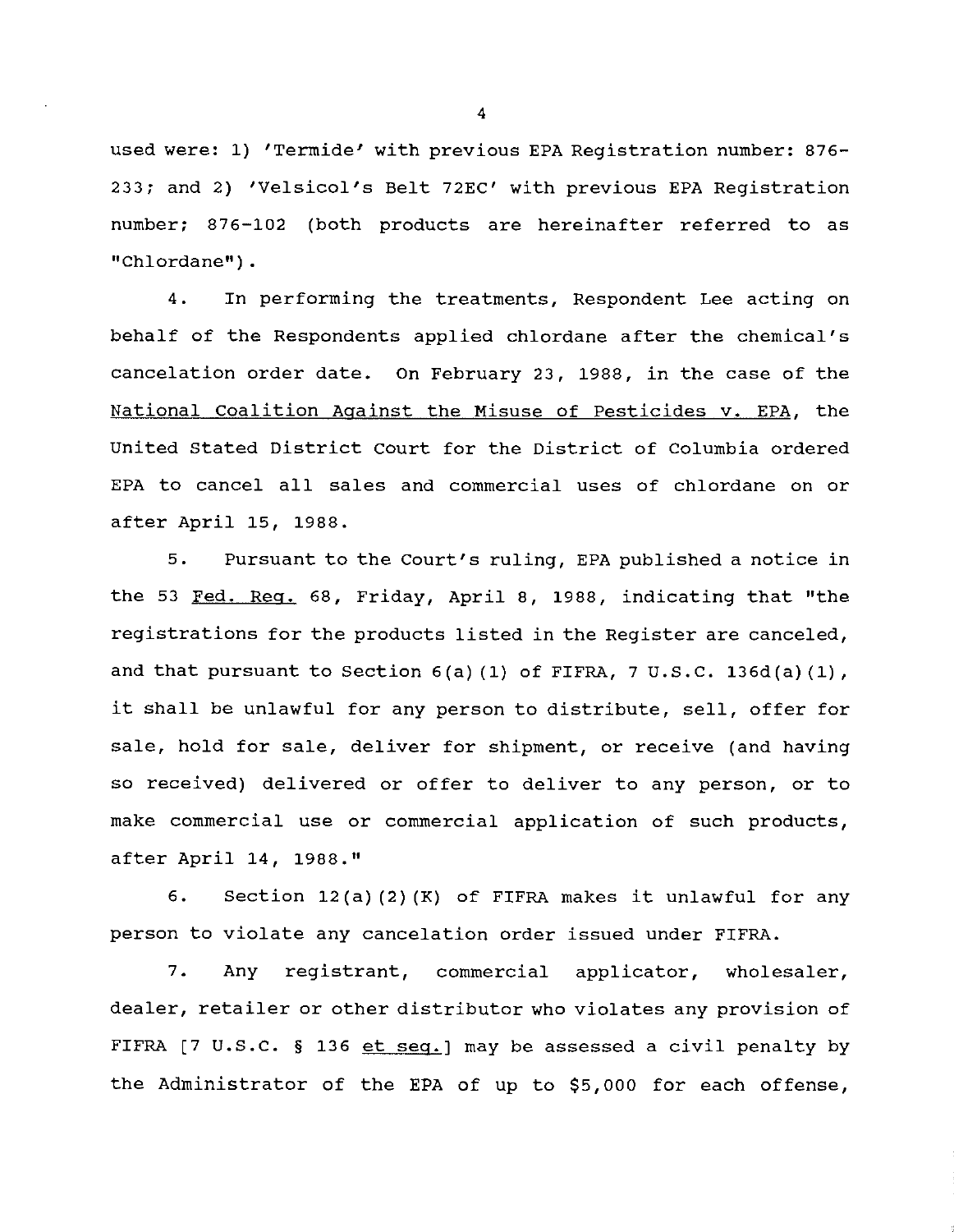Section 14 of FIFRA [7 U.S.C. § 136j]. The Administrator's authority has been delegated to the Regional Administrator and redelegated to the Director of the Air and Toxics Division, EPA Region IX (EPA Order 1280-4; EPA Regional Order R1260.27].

8. EPA credentialed inspectors from the Nevada Department of Agriculture obtained records and conducted laboratory analysis which show that on or about February 23, 1989 Respondent Lee acting on behalf of the Respondents applied canceled Chlordane at 1805 Sierra Highland Dr., Lot #4, Reno, Nevada, while under contract with DiLoreto Construction Co., 12 (a) (2) (K). in violation of Section

9. EPA credentialed inspectors from the Nevada Department of Agriculture obtained records and conducted laboratory analysis which show that on or about March 10, 1989, Respondent Lee acting on behalf of the Respondents applied canceled Chlordane at 1765 Sierra Highland Dr., Lot #8, Reno, Nevada, while under contract with DiLoreto Construction Co., in violation of Section  $12(a)(2)(K)$ .

10. EPA credentialed inspectors from the Nevada Department of Agriculture obtained records and conducted laboratory analysis which show that on or about April 3, 1989, Respondent Lee acting on behalf of the Respondents applied canceled Chlordane at 1308 Longridge Dr., Lot #102, Reno, Nevada, while under contract with Bailey & McGah Construction Co., in violation of Section  $12(a)(2)(K)$ .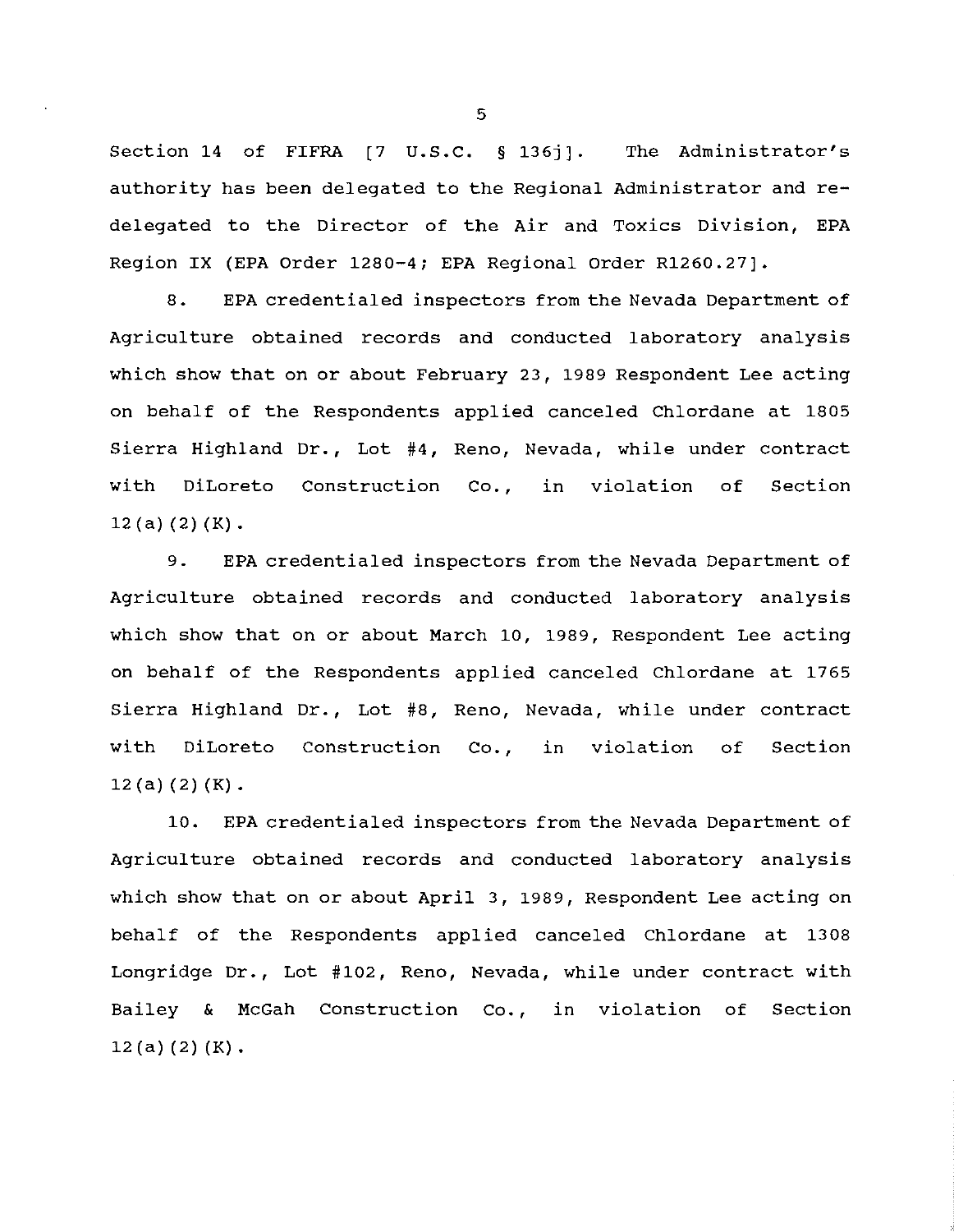11. EPA credentialed inspectors from the Nevada Department of Agriculture obtained records and conducted laboratory analysis which show that on or about April 6, 1989, Respondent Lee acting on behalf of the Respondents applied canceled Chlordane at 6510 Enchanted Valley Dr., Lot #91, Reno, Nevada, while under contract with Bailey & McGah Construction Co., in violation of Section  $12(a)(2)(K)$ .

12. EPA credentialed inspectors from the Nevada Department of Agriculture obtained records and conducted laboratory analysis which show that on or about April 13, 1989, Respondent Lee acting on behalf of the Respondents applied canceled Chlordane at 1663 Shadow Wood ct., Lot #35, Reno, Nevada, while under contract with Bailey & McGah Construction Co., in violation of Section  $12(a) (2) (K)$ .

13. EPA credentialed inspectors from the Nevada Department of Agriculture obtained records and conducted laboratory analysis which show that on or about May 4, 1989, Respondent Lee acting on behalf of the Respondents applied canceled Chlordane at 5940 Ridge Dr., Lot #30, Reno, Nevada, while under contract with DiLoreto Construction Co., in violation of Section 12(a) (2) (K).

14. EPA credentialed inspectors from the Nevada Department of Agriculture obtained records and conducted laboratory analysis which show that on or about May 5, 1989, Respondent Lee acting on behalf of the Respondents applied canceled Chlordane at 1621 Enchanted Valley Dr., Lot #16, Reno, Nevada, while under contract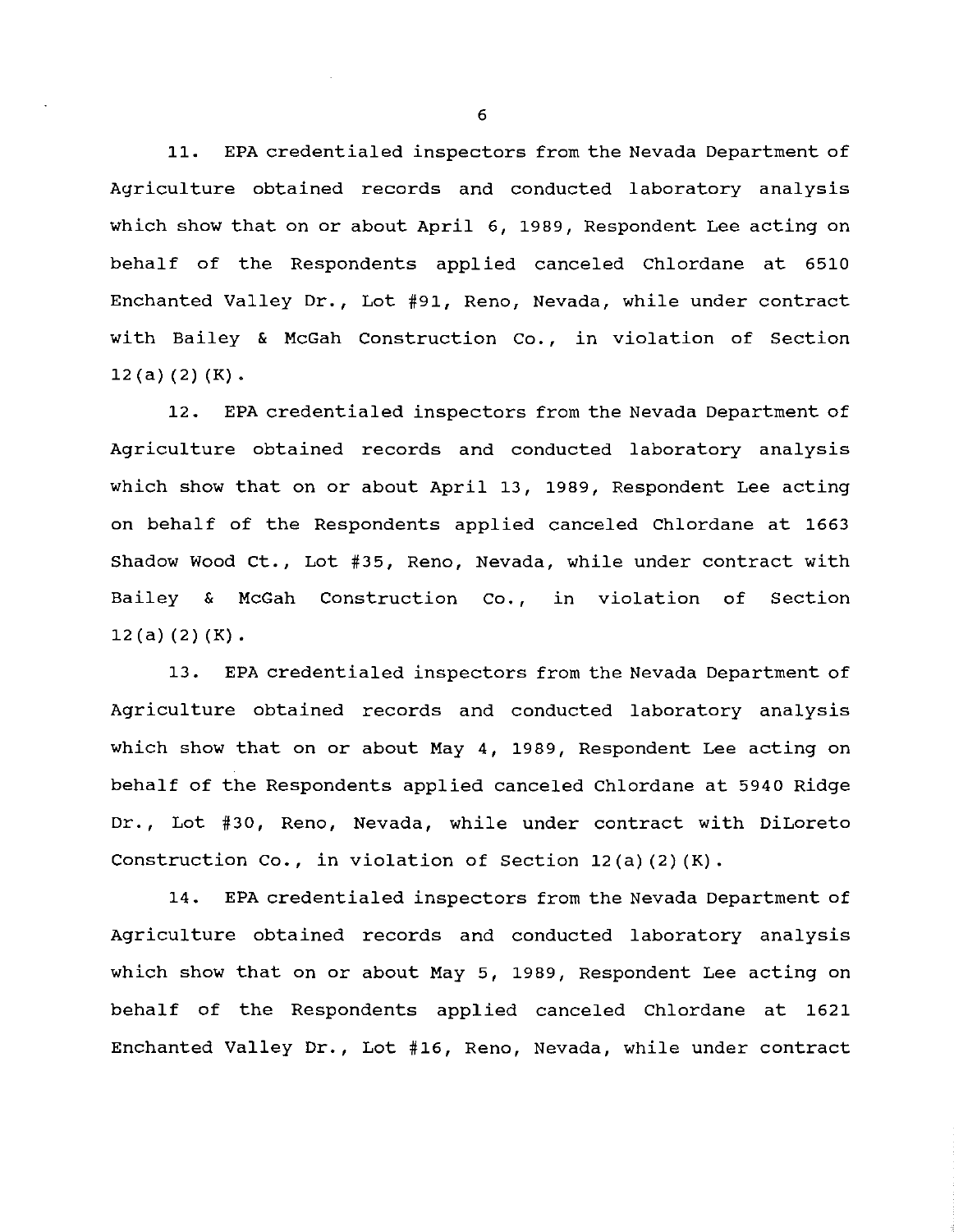with Bailey & McGah Construction Co., in violation of Section  $12(a)(2)(K)$ .

15. EPA credentialed inspectors from the Nevada Department of Agriculture obtained records and conducted laboratory analysis which show that on or about July 22, 1989, Respondent Lee acting on behalf of the Respondents applied canceled Chlordane at 1528 Picetti Ct., Lot #8, Fernley, Nevada, while under contract with DiLoreto Construction Co., in violation of Section 12(a)(2) (K).

16. EPA credentialed inspectors from the Nevada Department of Agriculture obtained records and conducted laboratory analysis which show that on or about July 26, 1989, Respondent Lee acting on behalf of the Respondents applied canceled Chlordane at 1532 Picetti Ct., Lot #7, Fernley, Nevada, while under contract with DiLoreto Construction Co., in violation of Section 12(a) (2) (K).

17. EPA credentialed inspectors from the Nevada Department of Agriculture obtained records and conducted laboratory analysis which show that on or about July 28, 1989, Respondent Lee acting on behalf of the Respondents applied canceled Chlordane at 1423 Jenny's Ln., Lot #13, Fernley, Nevada, while under contract with DiLoreto Construction Co., in violation of Section 12(a)(2) (K).

18. According to Section 12(a) (2) (A), it shall be unlawful for any person to detach, alter, deface, or destroy, in whole or in part, any labeling required under this Act.

19. On or about August 11, 1989, EPA credentialed inspectors from the Nevada Department of Agriculture found a fifty-five gallon drum of Chlordane at the property of Respondents, 615 Spice Island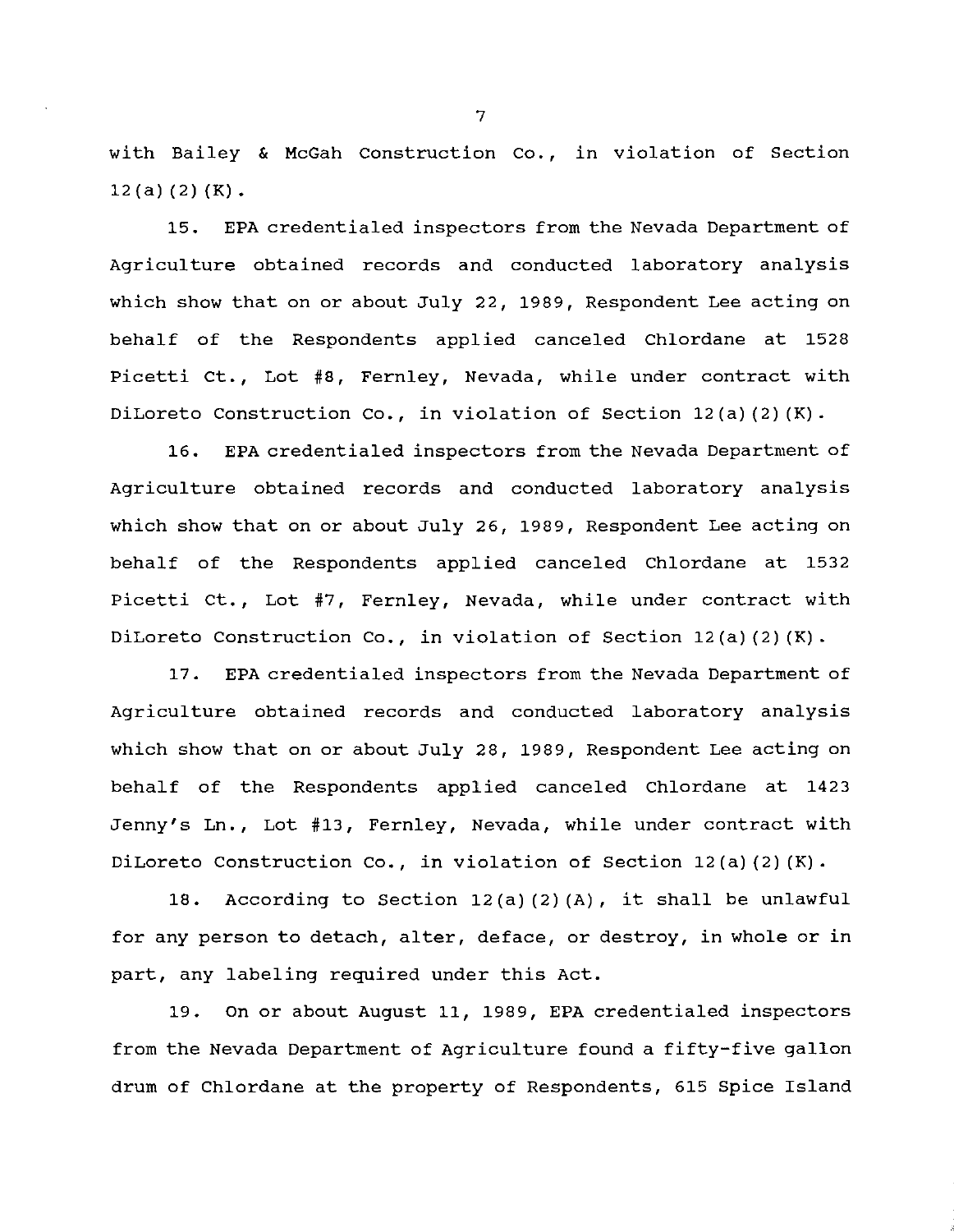Dr., #7, Fernley, Nevada. The drum's original label was partially torn with a different partial label pasted over the original drum's label in violation of Section 12(a) (2) (A).

# IV. Summary and Order

I conclude that no genuine issue of material fact exists as to the question of liability and Complainant is entitled to judgment as a matter of law. I find that Respondents Donald L. Lee and Pied Piper Pest Control, Inc. have violated Sections 12(a) (2) (K) and 12(a) (2) (A) of FIFRA, 7 U.S.C. §§ 136j (a) (2) (K) and 136j (a) (2) (A) as alleged in Counts I, II, III, IV, V, VI, VII, VIII, IX, X and XI of the complaint. Consequently, a partial accelerated decision on the issue of liability on the violations alleged in the complaint should be, and is hereby, rendered for Complainant. Pursuant to 40 C.F.R. § 22.20(b) (2), I further find that the issue of the amount, if any, of the civil penalties, which appropriately should be assessed for the violations found herein, remains controverted and, if necessary, the hearing requested shall proceed for the purpose of deciding that issue.

In the meantime, the parties shall be granted additional time to pursue settlement discussions. If the matter has not been settled and a Consent Agreement and Final order signed by the parties by January 22, 1993, the prehearing exchange directed by my letter of April 7, 1992, should be mailed or delivered by the Respondents to the Regional Hearing Clerk, the opposing party and the Presiding Officer on January 22, 1993. At the same time, on January 22, 1993, the Complainant may amend its prehearing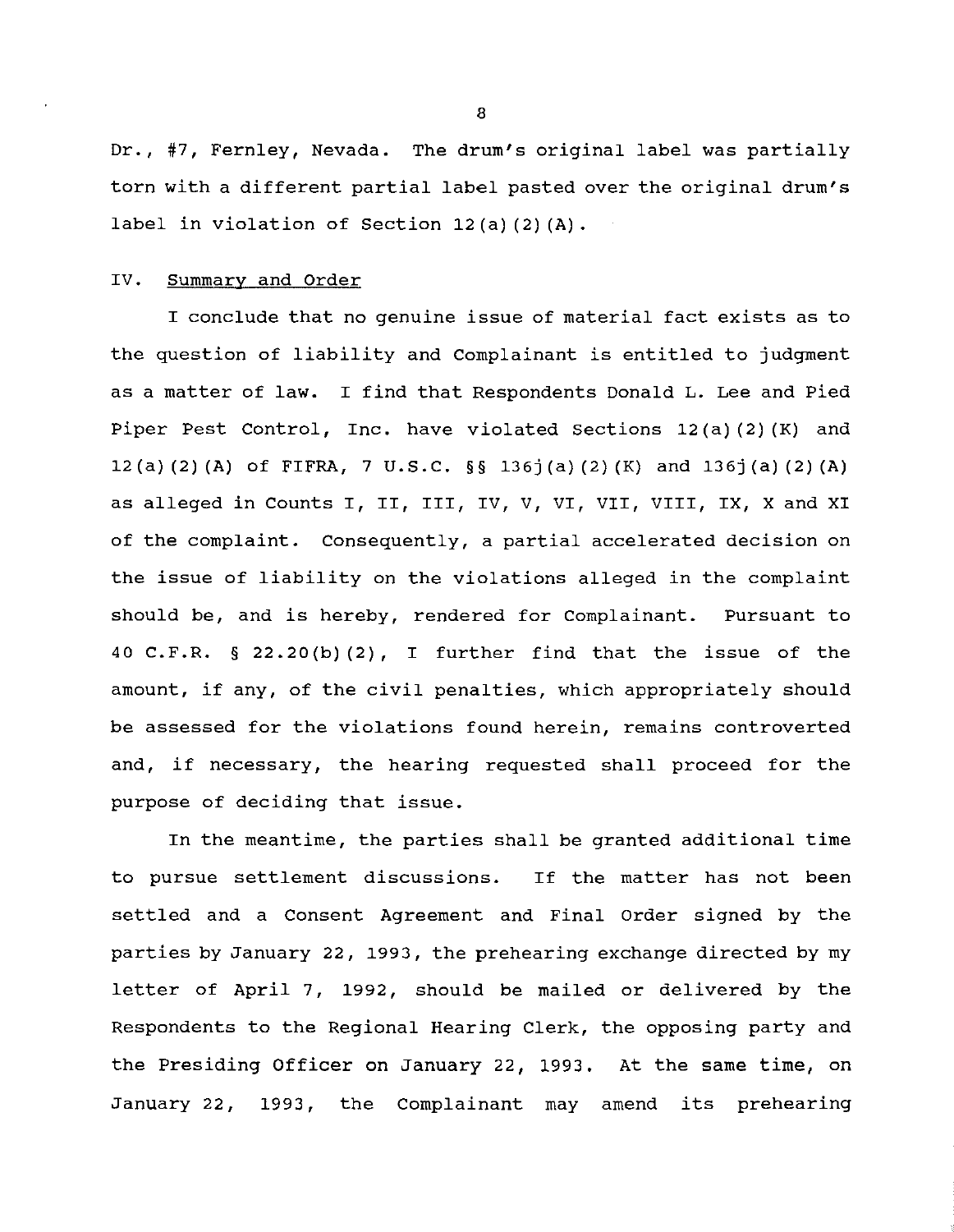exchange. The parties will then have until February 1, 1993, to reply to statements or allegations of the others contained in the respective prehearing exchanges. Thereafter; a date for a hearing will be set in this matter.

So ORDERED.

*-c-* ( ТΤ Henry er,

Chief Administrative Law Judge

Dated: Hellmhell, (112